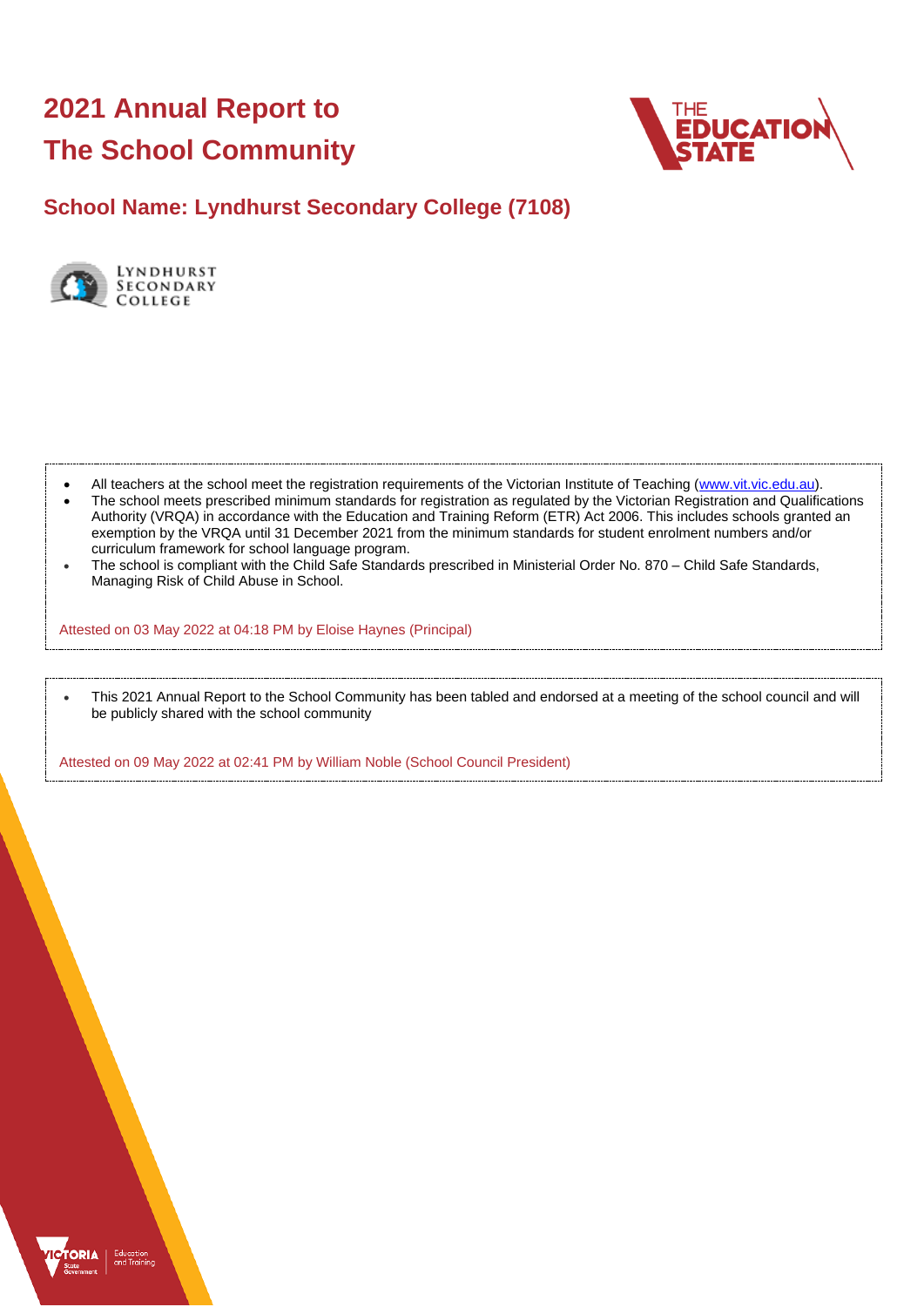

# How to read the Annual Report

## What does the *'About Our School'* commentary section of this report refer to?

The 'About our school' commentary provides a brief background on the school, an outline of the school's performance over the year and future directions.

The 'School Context' describes the school's vision, values and purpose. Details include the school's geographic location, size and structure, social characteristics, enrolment characteristics and special programs.

The 'Framework for Improving Student Outcomes (FISO)' section includes the improvement initiatives the school has selected and the progress they have made towards achieving them through the implementation of their School Strategic Plan and Annual Implementation Plan.

## What does the *'Performance Summary'* section of this report refer to?

The Performance Summary includes the following:

#### **School Profile**

- student enrolment information
- the school's 'Student Family Occupation and Education' category
- a summary of parent responses in the Parent Opinion Survey, shown against the statewide average for Secondary schools
- school staff responses in the area of School Climate in the School Staff Survey, shown against the statewide average for Secondary schools

#### **Achievement**

- English and Mathematics for Teacher Judgements against the curriculum
- English and Mathematics for National Literacy and Numeracy tests (NAPLAN)
- all subjects for Victorian Certificate of Education (VCE) examinations

#### **Engagement**

Student attendance and engagement at school, including:

- how many Year 7 students remain at the school through to Year 10
- how many exiting students go on to further studies or full-time work

#### **Wellbeing**

Student responses to two areas in the Student Attitudes to School Survey:

- Sense of Connectedness
- Management of Bullying

Results are displayed for the latest year and the average of the last four years (where available). As NAPLAN tests were not conducted in 2020, the NAPLAN 4-year average is the average of 2018, 2019 and 2021 data in the 2021 Performance Summary.

## Considering COVID-19 when interpreting the Performance Summary

The Victorian community's experience of COVID-19, including remote and flexible learning, had a significant impact on normal school operations in 2020 and 2021. This impacted the conduct of assessments and surveys. Readers should be aware of this when interpreting the Performance Summary.

For example, in 2020 and 2021 school-based surveys ran under changed circumstances, and NAPLAN was not conducted in 2020. Absence and attendance data during this period may have been influenced by local processes and procedures adopted in response to remote and flexible learning.

Schools should keep this in mind when using this data for planning and evaluation purposes.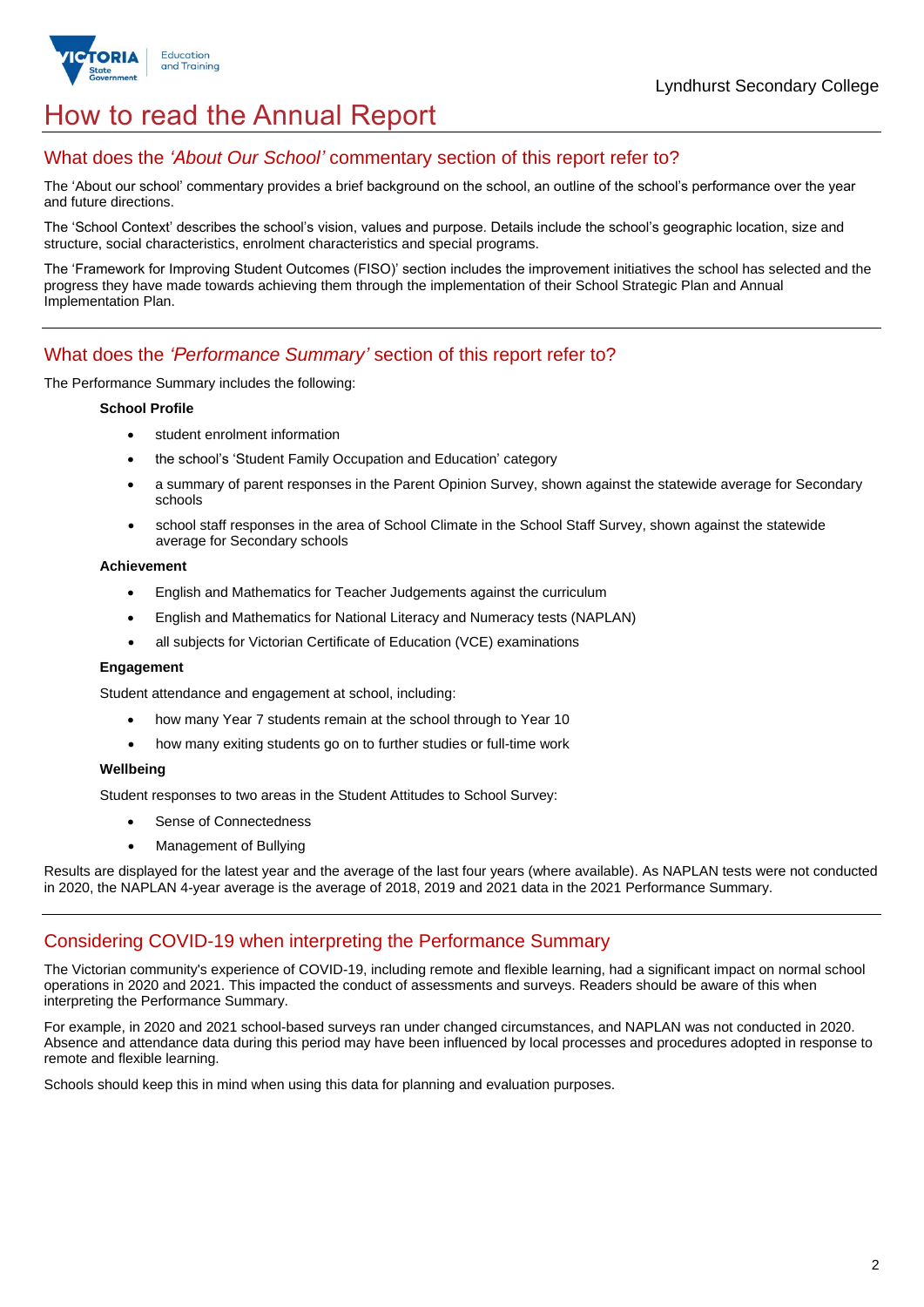

# How to read the Annual Report (continued)

### What do *'Similar Schools'* refer to?

Similar Schools are a group of Victorian government schools with similar characteristics to the school.

This grouping of schools has been created by comparing each school's socio-economic background of students, the number of non-English speaking students and the school's size and location.

## What does *'NDP'* or '*NDA*' mean?

'NDP' refers to no data being published for privacy reasons or where there are insufficient underlying data. For example, very low numbers of participants or characteristics that may lead to identification will result in an 'NDP' label.

'NDA' refers to no data being available. Some schools have no data for particular measures due to low enrolments. There may be no students enrolled in some year levels, so school comparisons are not possible.

Note that new schools only have the latest year of data and no comparative data from previous years. The Department also recognises unique circumstances in Specialist, Select Entry, English Language, Community Schools and schools that changed school type recently, where school-to-school comparisons are not appropriate.

# What is the *'Victorian Curriculum'*?

The Victorian Curriculum F–10 sets out what every student should learn during his or her first eleven years of schooling. The curriculum is the common set of knowledge and skills required by students for life-long learning, social development and active and informed citizenship.

The Victorian Curriculum is assessed through teacher judgements of student achievement based on classroom learning.

The curriculum has been developed to ensure that school subjects and their achievement standards enable continuous learning for all students, including students with disabilities.

The 'Towards Foundation Level Victorian Curriculum' is integrated directly into the curriculum and is referred to as 'Levels A to D'.

'Levels A to D' may be used for students with disabilities or students who may have additional learning needs. These levels are not associated with any set age or year level that links chronological age to cognitive progress (i.e., there is no age expected standard of achievement for 'Levels A to D').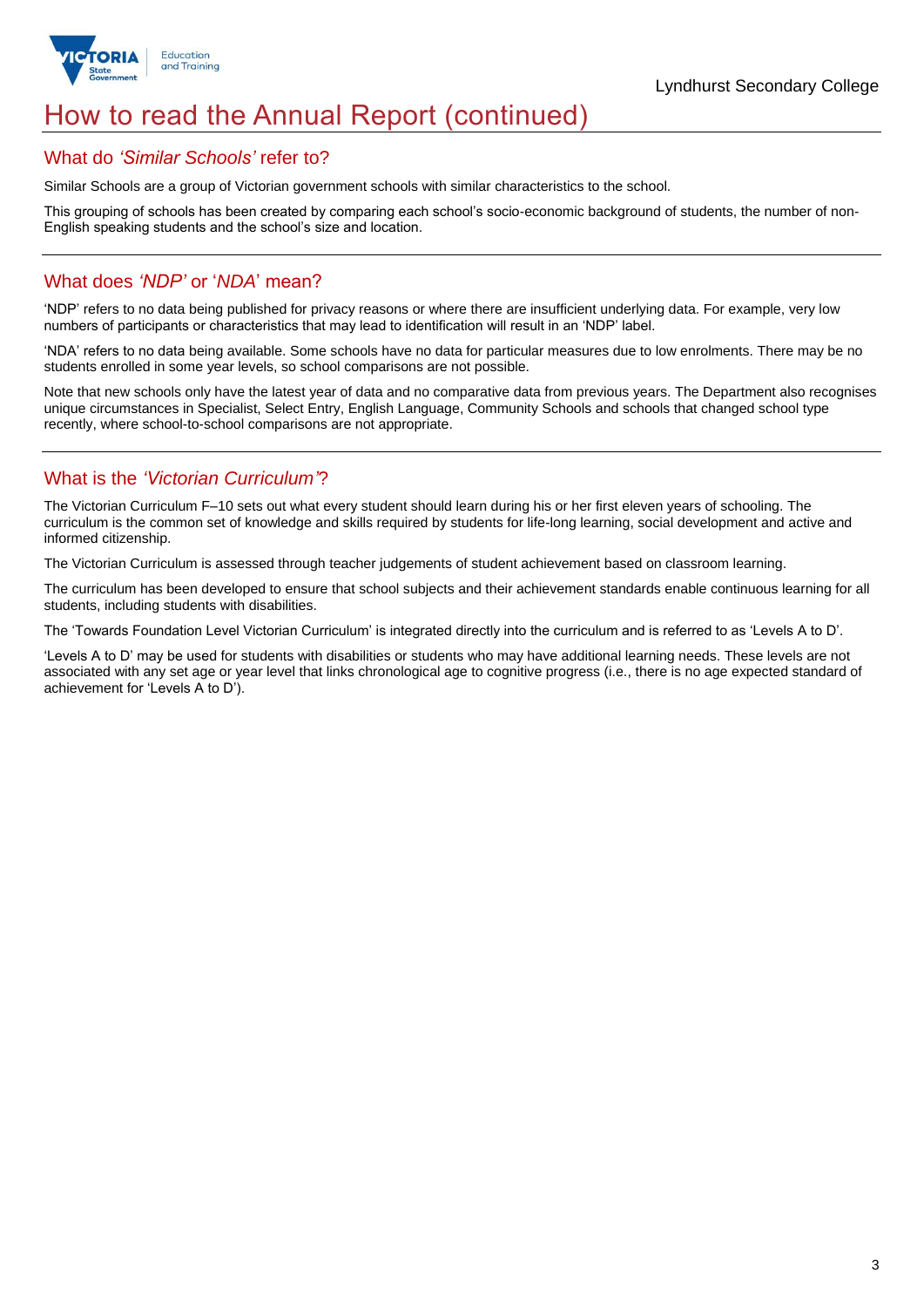



# **About Our School**

## School context

Lyndhurst Secondary College (LSC) is a co-educational secondary college located in the suburb of Cranbourne, in the outer south east suburbs of Melbourne. LSC's vision is 'Empowering students for learning and life'. We are committed to building successful, lifelong learners that are able to not only navigate life beyond school, but thrive in their lives and chosen careers/pathways in the future.

The values our College community embraces are: Commitment, Excellence, Integrity, High expectations and Respect for self, others and environment. These values provide us with a framework for the way we achieve our vision and provide guidance for all members of our community for the ways in which we operate.

In 2021, our enrolment was 710 students, divided into two sub-schools: a middle school, comprising of Year 7,8 and 9 students and a senior school comprising of Year 10, 11 and 12 students. Approximately 30% of students had English as an additional language and 3% were Aboriginal or Torres Strait Islander.

The College's SFOE is 0.58 which is in the high band value. The staffing profile is made up of 1 principal, 4 assistant principals, 5 leading teachers. 3 learning specialists, 43 teachers (40.4 EFT), 27 education support staff (22.5 EFT), and a business manager. We have 1 staff member that identifies as Aboriginal and Torres Strait Islander.

# Framework for Improving Student Outcomes (FISO)

In 2021, the College's AIP focused on implementation of Key Improvement Strategies (KIS) established by the Department of Education, which included:

- Learning catch-up and extension
- Happy, active and healthy kids
- Connected schools

In order to achieve these KIS, the following actions were a focus in 2021:

- Embedding Professional Learning Teams for teacher collaboration
- Targeting senior school improvement through data analysis
- Implementing proactive wellbeing measures for students and staff
- Establishing consistent routines and structures for managing student wellbeing
- Strengthen connections with parents/carers/kin during periods of remote and flexible learning

- Establish community communications and links e.g. community outreach programs and use of social media to bring community into the college

To support the implementation of these KIS, leadership and principal class positions were allocated to target the above action areas. Evidence to track improvement was gathered using a range of measures, including student and staff surveys and regular focus groups.

### Achievement

In 2021 the school continued work on maximising the learning and growth in Literacy and Numeracy for each student as an ongoing priority to build successful learners. Our NAPLAN data highlighted the following:

- 23% of Year 9 students demonstrated above benchmark growth for reading (compared to 22% in state)

- 11% of Year 9 students demonstrated above benchmark growth for numeracy (compared to 14% in state)

Our target area for future improve lies within the students below benchmark for reading and writing where we have experienced a decrease in the percentage of students in Year 9 meeting or above benchmark growth. This will be targeted through the appointed of Learning Specialists in both Literacy and Numeracy.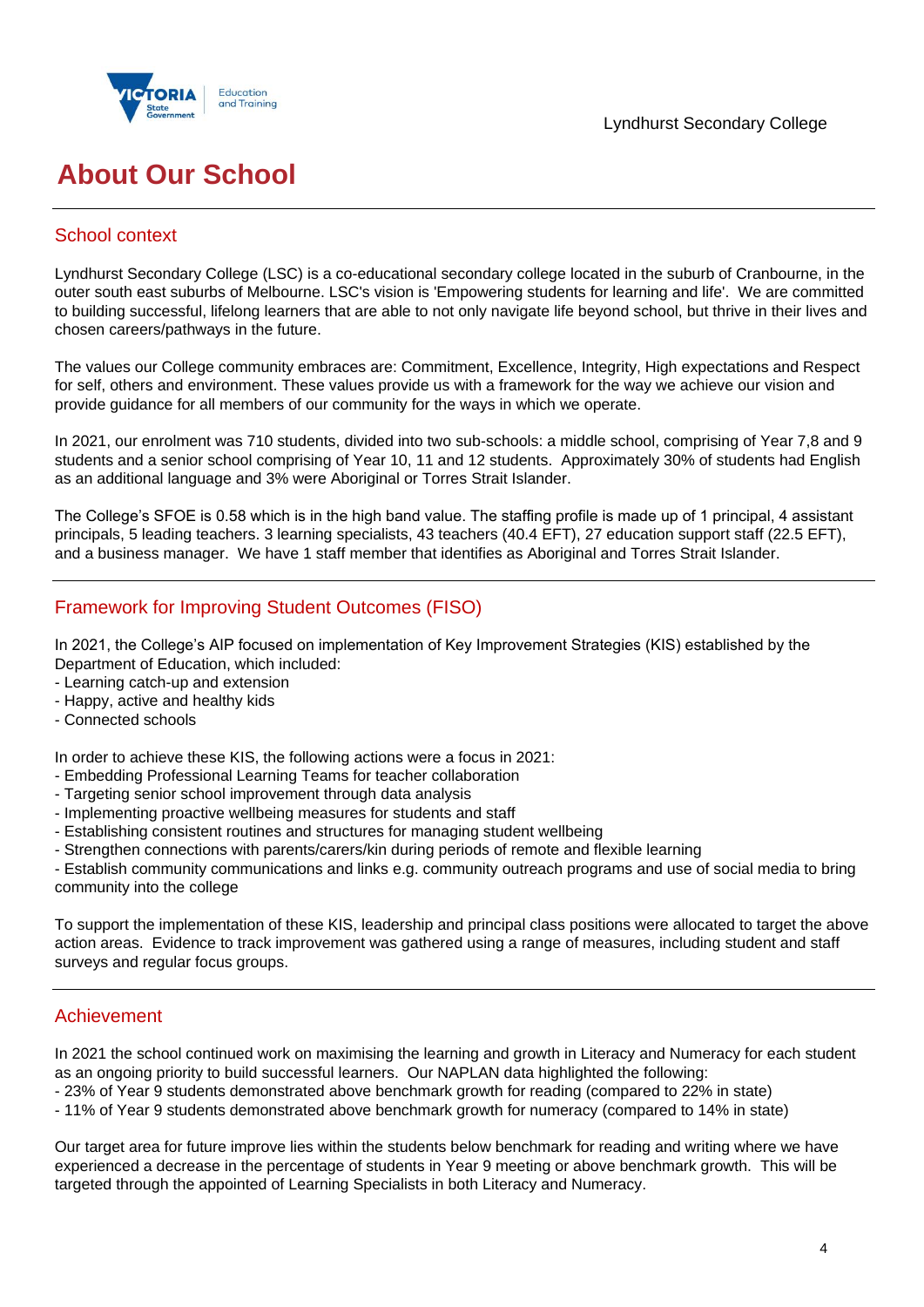

From a senior school perspective, the focus was on a VCE median study score of 28 and 95% completion rates for VCAL. The school achieved a VCE median study score of 28, with English and EAL both achieving higher.

In order to support and extend high abilities students, the college allocated a Student Excellence Program leader. This program sees students across Years 7 to 9 specifically have targeted opportunities to extend their thinking and skills in English and Maths. The use of tutors occurred in 2021 to both support students needing catch up, as well as allocate time specifically to supporting senior school students. Students in the MYLNS program also noted increased confidence to complete class work and improved understanding in school perception surveys conducted.

Students supported through the Program for Students with a Disability all had an active Individual Education Plan (IEP) which was monitored regularly through Student Support Group (SSG) meetings in 2021.

## Engagement

LSC students experienced a year of interruption with remote learning, but strategies were enacted to support engagement and wellbeing, including during Term 4 when students returned on site.

A range of opportunities for student voice and development of student agency continued to be nurtured along with a review of student leadership across the school. Students were regularly engaged in termly forums/focus groups and their feedback used to guide improvement to physical spaces, learning environments and curriculum opportunities.

The school had a focus on improving students' sense of connectedness, voice and agency. From the Attitudes to School Survey, two areas of focus were selected; student voice and agency to over 50% and sense of connectedness from 54% to 56%. Student voice and agency decreased from 48% to 45% whilst Sense of connectedness decreased to 49% which may be attributed to the long periods of remote learning as one of many possible factors. This will continue as a priority for the 2022 AIP.

In 2021, LSC continued to work with families to ensure students were at school and learning during onsite instruction. The college continued to send SMS messages to parents, requesting them to notify the school of any absences and made phone calls after extended periods of absences. Attendance during remote learning was lower than expected, so Term 4 saw an extensive re-engagement program planned for all year levels coming back on site, including reintegration time in curriculum as well as positive activities occurring at break times to promote attendance and resocialisation. This also saw the development of a whole-school attendance intervention plan to be enacted from 2022 to continue to support a reduction in student absences, particularly those that are unexplained.

## **Wellbeing**

We have made significant progress in student wellbeing over the past two years, namely in our school-wide processes for monitoring student wellbeing and develop proactive/reactive strategies to respond. The school continued to implement its case management processes which see case leads attached to students as required, as well as meetings with key staff to determine best strategies for learning, engagement and wellbeing support for students identified.

Areas of the Attitudes to School Survey highlighted students felt that they had normal levels of resilience compared to the state, but this highlights further areas the school wishes to target linked to sense of connectedness discuss earlier and how this can positively impact on wellbeing.

Student wellbeing continues to be a focus. If students are not feeling safe learning can often be difficult. In 2021 the school continued to promote a positive learning environment for all students through SWPBS both when on site and during remote and fexible learning, and employ an extensive Wellbeing Team to support student needs.

Parent satisfaction, according to the Parent Opinion Survey, indicated pleasing results, with strengths in school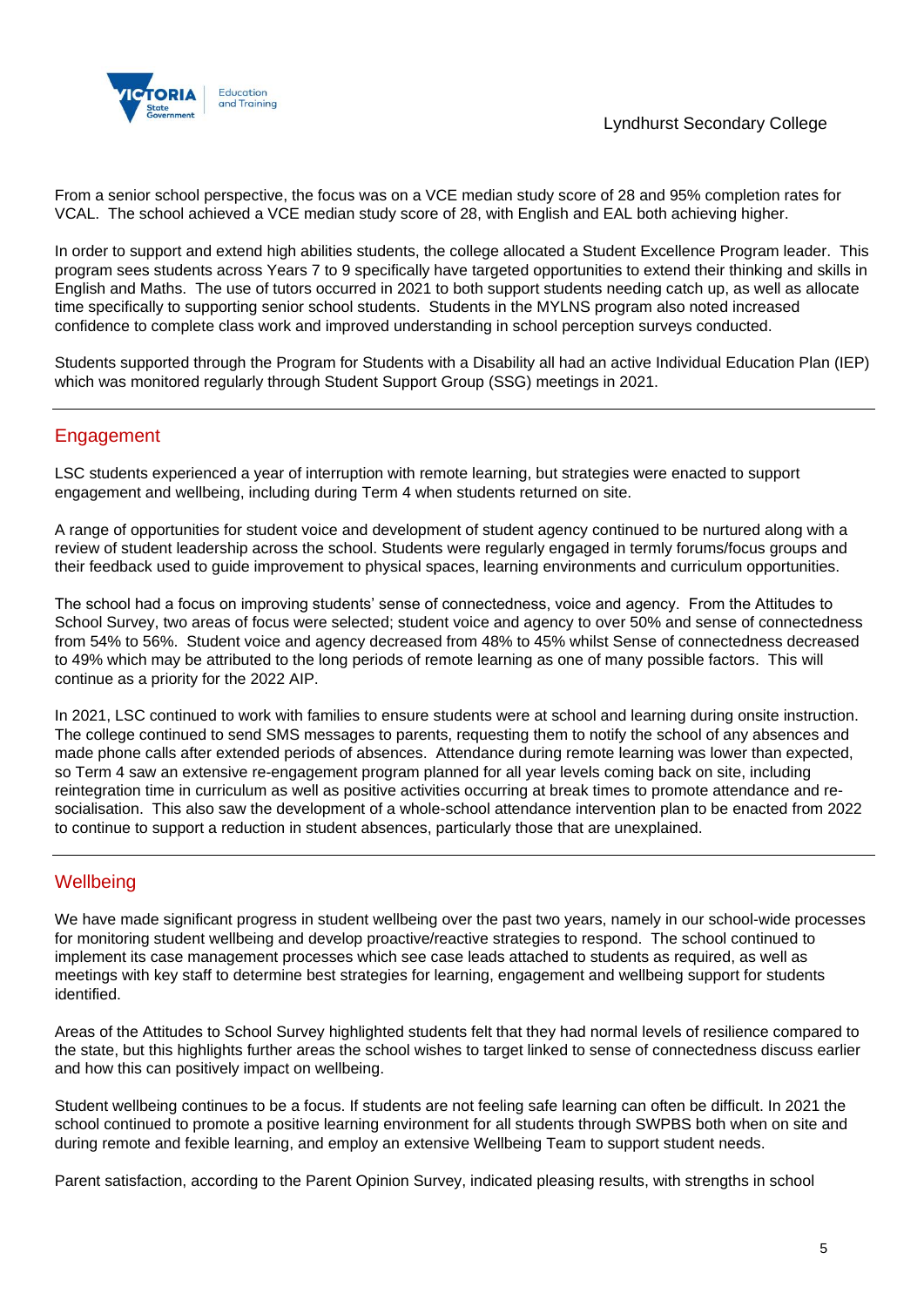

communication. Overall the school received a 72% endorsement from the parent/carer community which was comparable to the state. This will continue to be a target, with a focus on connecting with families from Non-English Speaking Backgrounds as well as families of students new to the college.

During periods of remote and flexible learning, wellbeing supports continued to be offered to both staff and students. The Wellbeing Team connected regularly with students and families, as did sub school teams. The school also developed a buddy system for staff check ins to promote social interaction and connection.

## Finance performance and position

The 2021 Financial Performance resulted in a surplus of 4.5% compared to total Expenditure. The result was impacted by the prolonged shutdowns and remote learning leading to overall reduced expenditure. Resources were diverted to support remote learning with a particular focus on providing the technology required by students to successfully undertake remote learning and supports around student and staff wellbeing. In 2021, the School Council entered into a Minor Works Contract to carry out construction of a storage shed.

The majority of funding is sourced through the Student Resource Package and Equity funding. The Equity funding is targeted towards programs to directly improve outcomes for students, such as providing additional support, proactive wellbeing programs, pathways support and a focus on improving community engagement. The College continues to commit to the effective resourcing of all initiatives aligned with our strategic plan. We have a continued focus on improving literacy and numeracy outcomes for all students along with a focus on student engagement and wellbeing.

### **For more detailed information regarding our school please visit our website at <https://www.lyndhurst.vic.edu.au/>**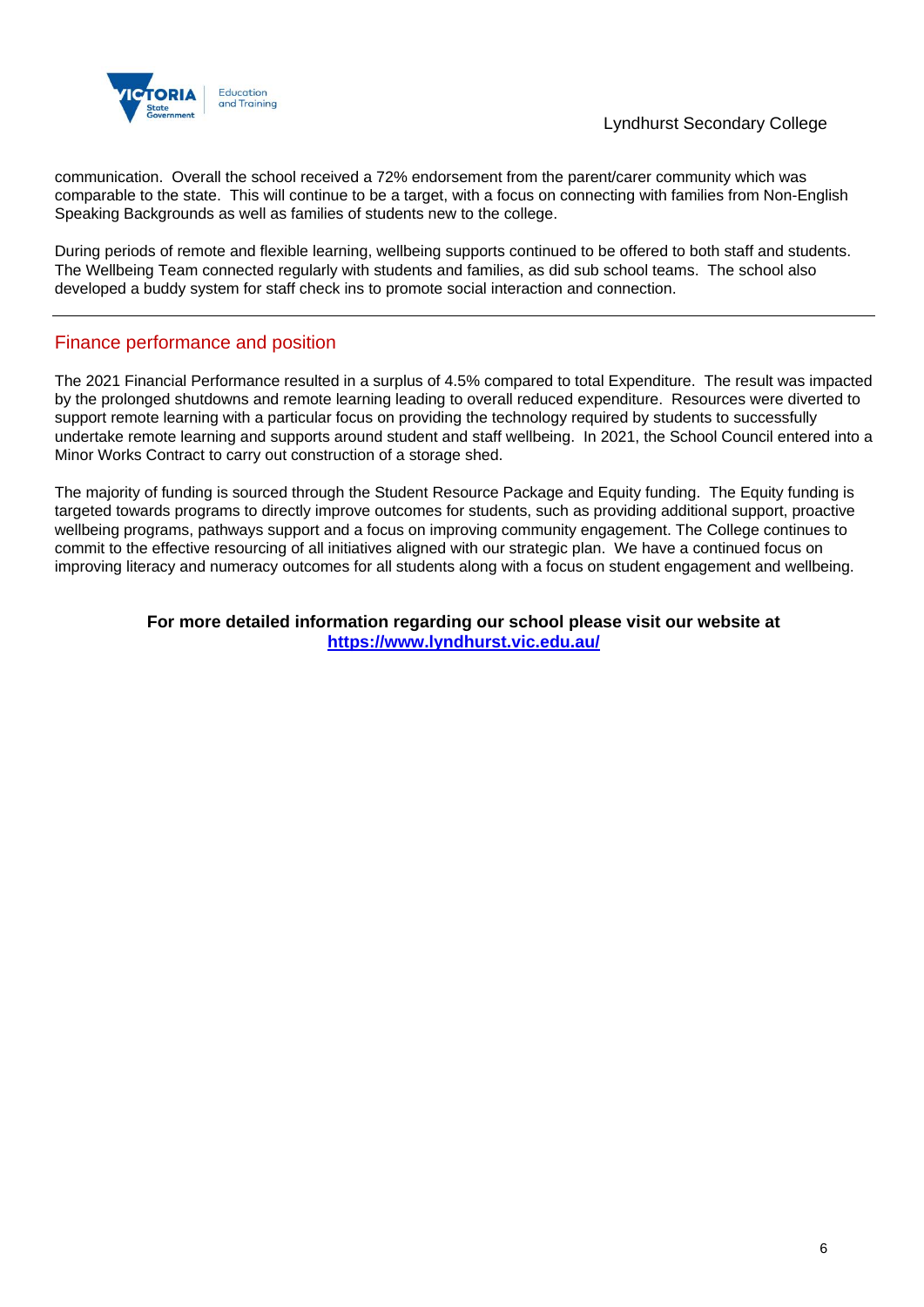# **Performance Summary**

The Performance Summary for government schools provides an overview of how this school is contributing to the objectives of the Education State and how it compares to other Victorian government schools.

All schools work in partnership with their school community to improve outcomes for children and young people. Sharing this information with parents and the wider school community helps to support community engagement in student learning, a key priority of the Framework for Improving Student Outcomes.

Refer to the 'How to read the Annual Report' section for help on how to interpret this report.

# SCHOOL PROFILE

#### **Enrolment Profile**

A total of 710 students were enrolled at this school in 2021, 337 female and 373 male.

30 percent of students had English as an additional language and 3 percent were Aboriginal or Torres Strait Islander.

#### **Overall Socio-Economic Profile**

The overall school's socio-economic profile is based on the school's Student Family Occupation and Education index (SFOE).

SFOE is a measure of socio-educational disadvantage of a school, based on educational and employment characteristics of the parents/carers of students enrolled at the school. Possible SFOE band values are: Low, Low-Medium, Medium and High. A 'Low' band represents a low level of socio-educational disadvantage, a 'High' band represents a high level of socio-educational disadvantage.

This school's SFOE band value is: High

#### **Parent Satisfaction Summary**

The percent endorsement by parents on their school satisfaction level, as reported in the annual Parent Opinion Survey.

Percent endorsement indicates the percent of positive responses (agree or strongly agree) from parents who responded to the survey.



#### **School Staff Survey**

The percent endorsement by staff on School Climate, as reported in the annual School Staff Survey.

Percent endorsement indicates the percent of positive responses (agree or strongly agree) from staff who responded to the survey. Data is suppressed for schools with three or less respondents to the survey for confidentiality reasons.

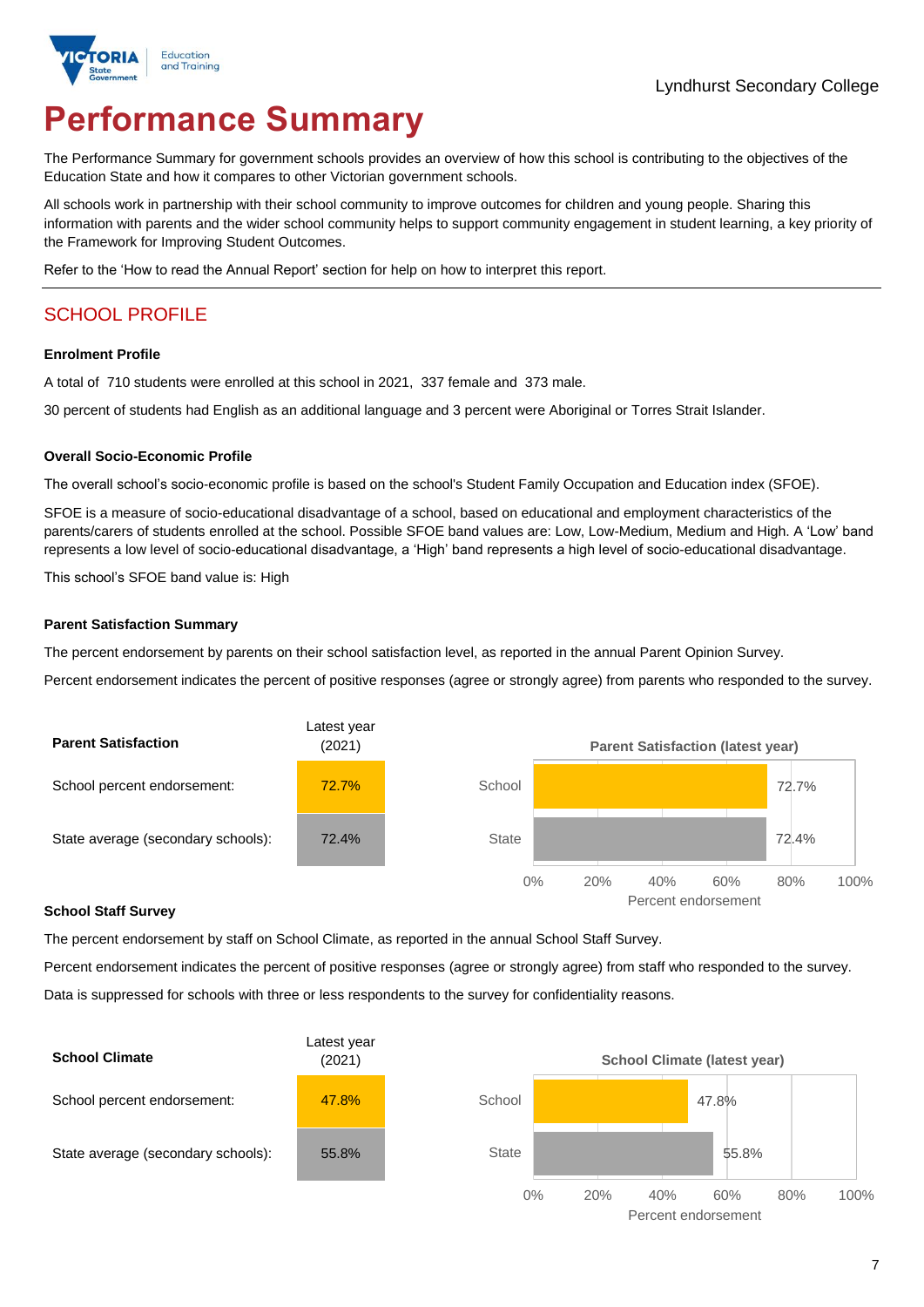

# ACHIEVEMENT

*Key: 'Similar Schools' are a group of Victorian government schools that are like this school, taking into account the*  school's socioeconomic background of students, the number of non-English speaking students and the size and *location of the school.*

#### **Teacher Judgement of student achievement**

Percentage of students working at or above age expected standards in English and Mathematics.



| <b>Mathematics</b><br>Years 7 to 10                               | Latest year<br>(2021) |  |
|-------------------------------------------------------------------|-----------------------|--|
| School percent of students at or above age<br>expected standards: | 49.0%                 |  |
| Similar Schools average:                                          | 51.0%                 |  |
| State average:                                                    | 65.3%                 |  |

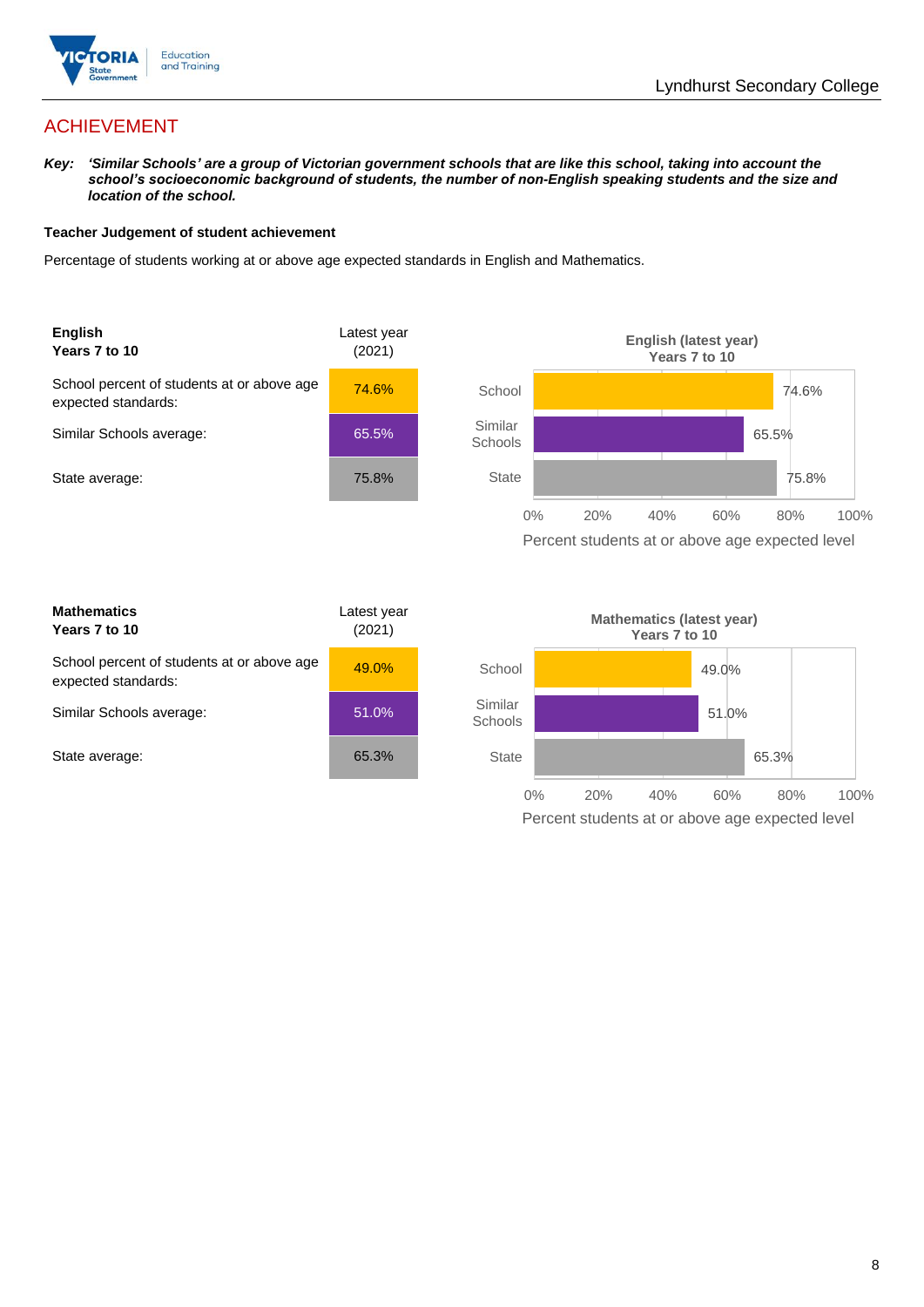

# ACHIEVEMENT (continued)

*Key: 'Similar Schools' are a group of Victorian government schools that are like this school, taking into account the school's socioeconomic background of students, the number of non-English speaking students and the size and location of the school.*

#### **NAPLAN**

Percentage of students in the top three bands of testing in NAPLAN.

Note: NAPLAN tests were not conducted in 2020, hence the 4-year average is the average of 2018, 2019 and 2021 data.

| Reading<br>Year <sub>7</sub>                      | Latest year<br>(2021) | 4-year<br>average | <b>NAPLAN Reading (latest year)</b><br>Year <sub>7</sub>                            |
|---------------------------------------------------|-----------------------|-------------------|-------------------------------------------------------------------------------------|
| School percent of students in<br>top three bands: | 40.5%                 | 41.8%             | School<br>40.5%                                                                     |
| Similar Schools average:                          | 43.7%                 | 42.5%             | Similar<br>43.7%<br>Schools                                                         |
| State average:                                    | 55.2%                 | 54.8%             | <b>State</b><br>55.2%                                                               |
|                                                   |                       |                   | $0\%$<br>20%<br>40%<br>80%<br>60%<br>100%<br>Percent of students in top three bands |
| Reading<br>Year 9                                 | Latest year<br>(2021) | 4-year<br>average | <b>NAPLAN Reading (latest year)</b><br>Year 9                                       |
| School percent of students in<br>top three bands: | 36.5%                 | 30.2%             | School<br>36.5%                                                                     |
| Similar Schools average:                          | 33.0%                 | 33.6%             | Similar<br>33.0%<br>Schools                                                         |
| State average:                                    | 43.9%                 | 45.9%             | <b>State</b><br>43.9%                                                               |
|                                                   |                       |                   | $0\%$<br>20%<br>40%<br>60%<br>80%<br>100%<br>Percent of students in top three bands |
| <b>Numeracy</b><br>Year <sub>7</sub>              | Latest year<br>(2021) | 4-year<br>average | <b>NAPLAN Numeracy (latest year)</b><br>Year <sub>7</sub>                           |
| School percent of students in<br>top three bands: | 46.8%                 | 46.9%             | School<br>46.8%                                                                     |
| Similar Schools average:                          | 43.3%                 | 42.4%             | Similar<br>43.3%<br>Schools                                                         |
| State average:                                    | 55.2%                 | 55.3%             | <b>State</b><br>55.2%                                                               |
|                                                   |                       |                   | $0\%$<br>20%<br>40%<br>60%<br>80%<br>100%<br>Percent of students in top three bands |
| <b>Numeracy</b><br>Year 9                         | Latest year<br>(2021) | 4-year<br>average | <b>NAPLAN Numeracy (latest year)</b><br>Year 9                                      |
| School percent of students in<br>top three bands: | 36.2%                 | 35.7%             | School<br>36.2%                                                                     |
| Similar Schools average:                          |                       | 33.1%             | Similar<br>32.0%                                                                    |
|                                                   | 32.0%                 |                   | Schools                                                                             |
| State average:                                    | 45.0%                 | 46.8%             | <b>State</b><br>45.0%                                                               |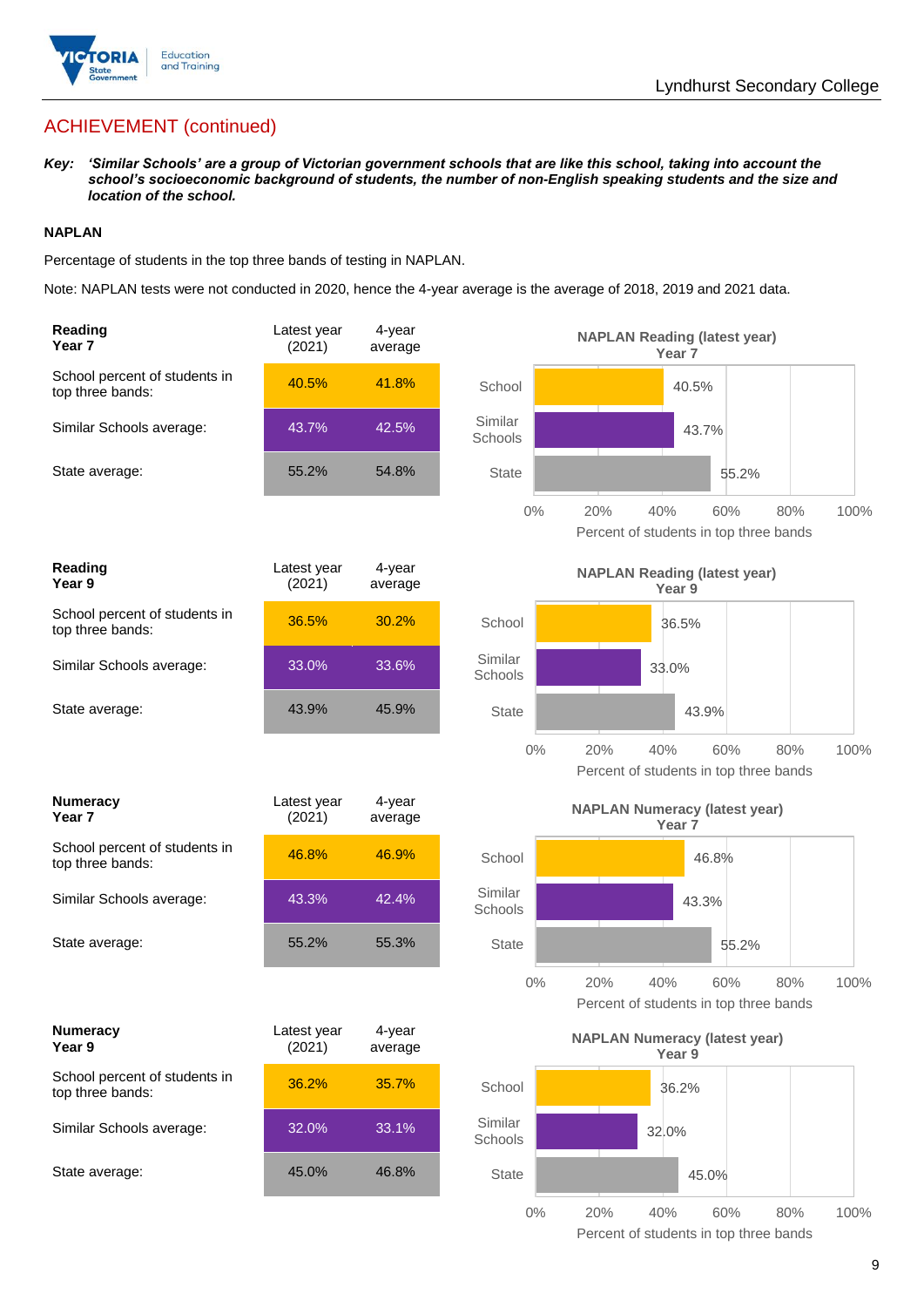

# ACHIEVEMENT (continued)

#### **NAPLAN Learning Gain**

NAPLAN learning gain is determined by comparing a student's current year result relative to the results of all 'similar' Victorian students (i.e., students in all sectors in the same year level who had the same score two years prior). If the current year result is in the top 25 percent, their gain level is categorised as 'High'; middle 50 percent is 'Medium'; bottom 25 percent is 'Low'.

#### **Learning Gain Year 5 (2019) to Year 7 (2021)**



#### **Learning Gain Year 7 (2019) to Year 9 (2021)**

| Writing:                       | 23%         | 56%            | 21%          | 20%                                      | 40%                        | 41%<br>43%        | 31%                                       |                 | ယ                  |                            |
|--------------------------------|-------------|----------------|--------------|------------------------------------------|----------------------------|-------------------|-------------------------------------------|-----------------|--------------------|----------------------------|
| Spelling:                      | 26%         | 50%            | 24%          | 25%                                      | Percent of st              | 17%               | 17%                                       | 23%             | 26%<br>24%<br>21%  | 27%<br>17%                 |
| Grammar and<br>Punctuation:    | 27%         | 56%            | 17%          | 20%                                      | 20%<br>$0\%$               |                   |                                           |                 |                    |                            |
|                                |             |                |              |                                          |                            | Reading           | Numeracy                                  | Writing         | Spelling           | Grammar and<br>Punctuation |
| earning Gain.                  |             |                |              |                                          |                            | <b>N</b> Low Gain | Medium Gain                               |                 | <b>E</b> High Gain |                            |
| fear 7 (2019) to Year 9 (2021) |             |                |              |                                          |                            |                   |                                           |                 |                    |                            |
|                                | Low<br>Gain | Medium<br>Gain | High<br>Gain | <b>High Gain</b><br>(Similar<br>Schools) |                            |                   | <b>NAPLAN Learning Gain (latest year)</b> | Year 7 - Year 9 |                    |                            |
| Reading:                       | 25%         | 49%            | 26%          | 23%                                      | 100%                       |                   |                                           |                 |                    |                            |
| Numeracy:                      | 29%         | 48%            | 23%          | 22%                                      | 80%                        |                   |                                           |                 |                    |                            |
| Writing:                       | 39%         | 41%            | 21%          | 21%                                      | Percent of students<br>60% | 49%               | 48%                                       | 41%<br>39%      | 47%<br>37%         | 47%<br>32%                 |
| Spelling:                      | 37%         | 47%            | 17%          | 23%                                      | 40%                        | 26%<br>25%        | 29%<br>23%                                |                 | 21%<br>17%         | 21%                        |
| Grammar and<br>Punctuation:    | 32%         | 47%            | 21%          | 21%                                      | 20%<br>$0\%$               |                   |                                           |                 |                    |                            |
|                                |             |                |              |                                          |                            | Reading           | Numeracy                                  | Writing         | Spelling           | Grammar and<br>Punctuation |
|                                |             |                |              |                                          |                            | <b>N</b> Low Gain | <b>Medium Gain</b>                        |                 | <b>2High Gain</b>  |                            |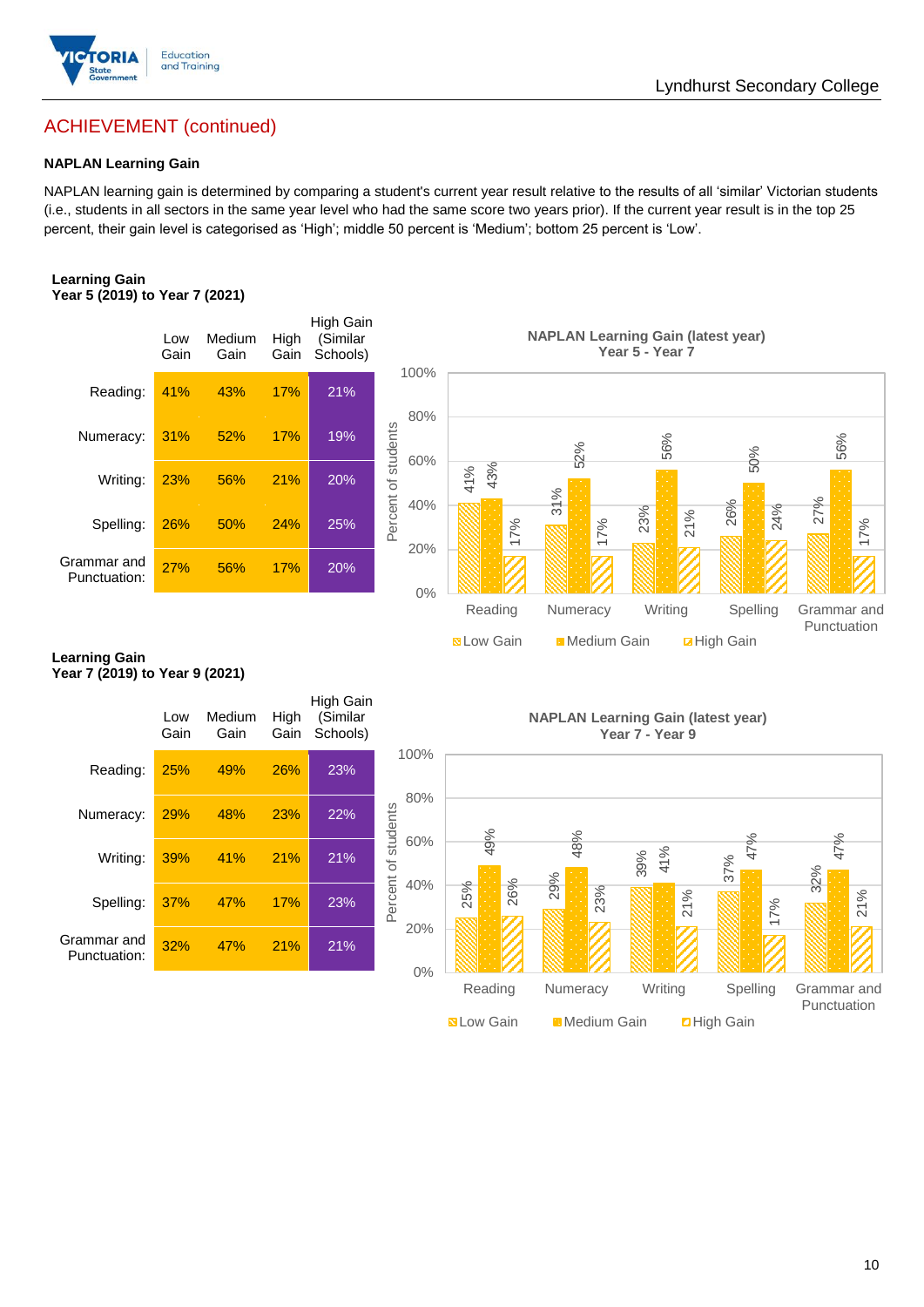

# ACHIEVEMENT (continued)

#### **Victorian Certificate of Education (VCE)**

Mean study score from all VCE subjects undertaken by students at this school. This includes all Unit 3 and 4 studies (including those completed in Year 11) and any VCE VET studies awarded a study score.

The maximum student study score is 50 and the state-wide mean (including government and non-government schools) is set at 30.



\* *Due to COVID-19, there may be some under-reporting of VET completed competencies from schools due to students still completing outstanding 2021 VET units in 2022.*

### ENGAGEMENT

*Key: 'Similar Schools' are a group of Victorian government schools that are like this school, taking into account the*  school's socioeconomic background of students, the number of non-English speaking students and the size and *location of the school.*

#### **Average Number of Student Absence Days**

Absence from school can impact on students' learning. Common reasons for non-attendance include illness and extended family holidays. Absence and attendance data in 2020 and 2021 may have been influenced by local COVID-19.



Average number of absence days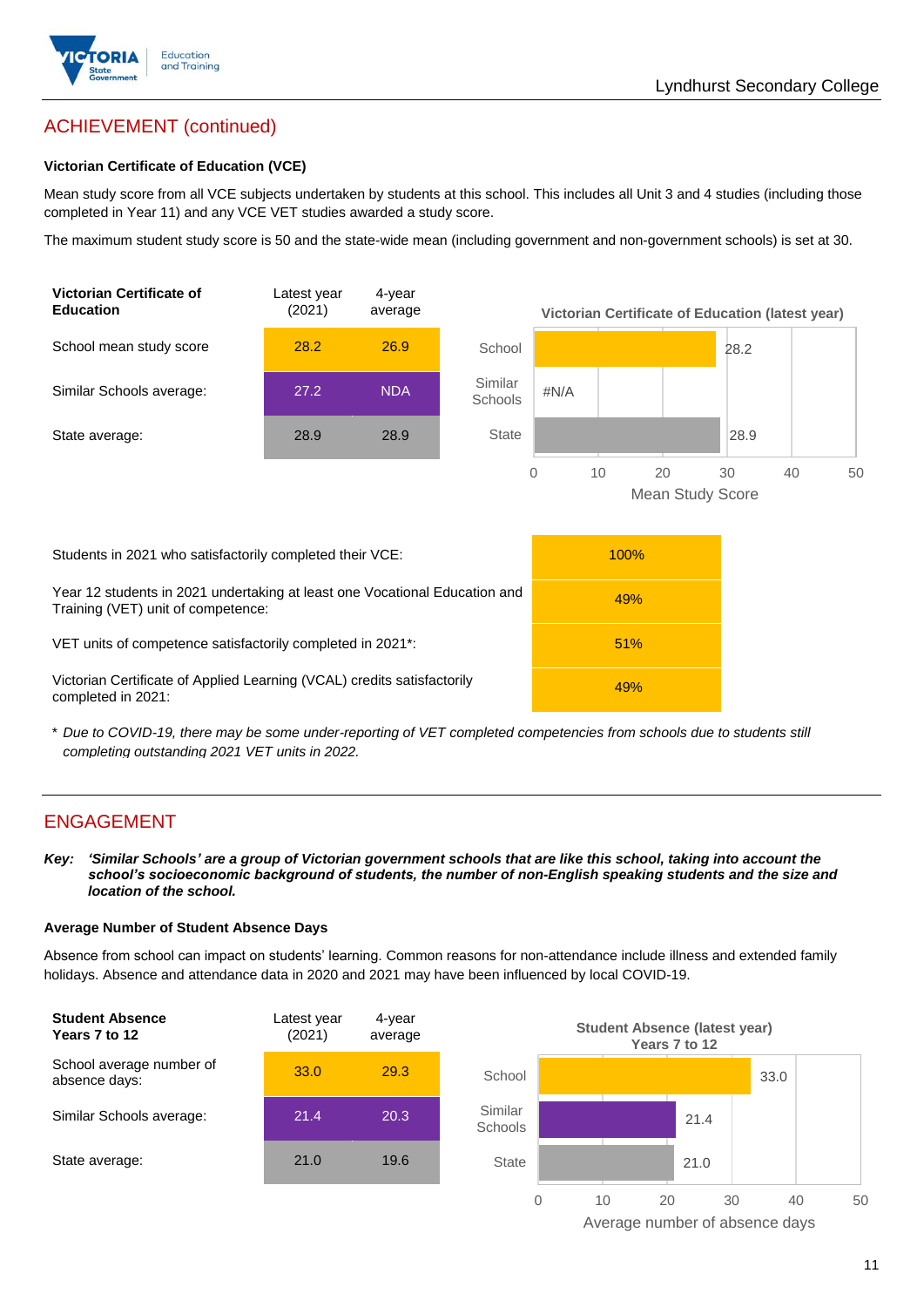

# ENGAGEMENT (continued)

#### **Attendance Rate (latest year)**

|                                             | Year <sub>7</sub> | Year 8 | Year 9 | Year 10 | Year 11 | Year 12 |
|---------------------------------------------|-------------------|--------|--------|---------|---------|---------|
| Attendance Rate by year level<br>$(2021)$ : | 87%               | 80%    | 82%    | 82%     | 84%     | 89%     |

#### **Student Retention**

Percentage of Year 7 students who remain at the school through to Year 10.



#### **Students exiting to further studies or full-time employment**

Percentage of students from Years 10 to 12 going on to further studies or full-time employment.

Note: This measure refers to data from the year when students exited the school. Data excludes destinations recorded as 'Unknown'.



Percent of students with positive destinations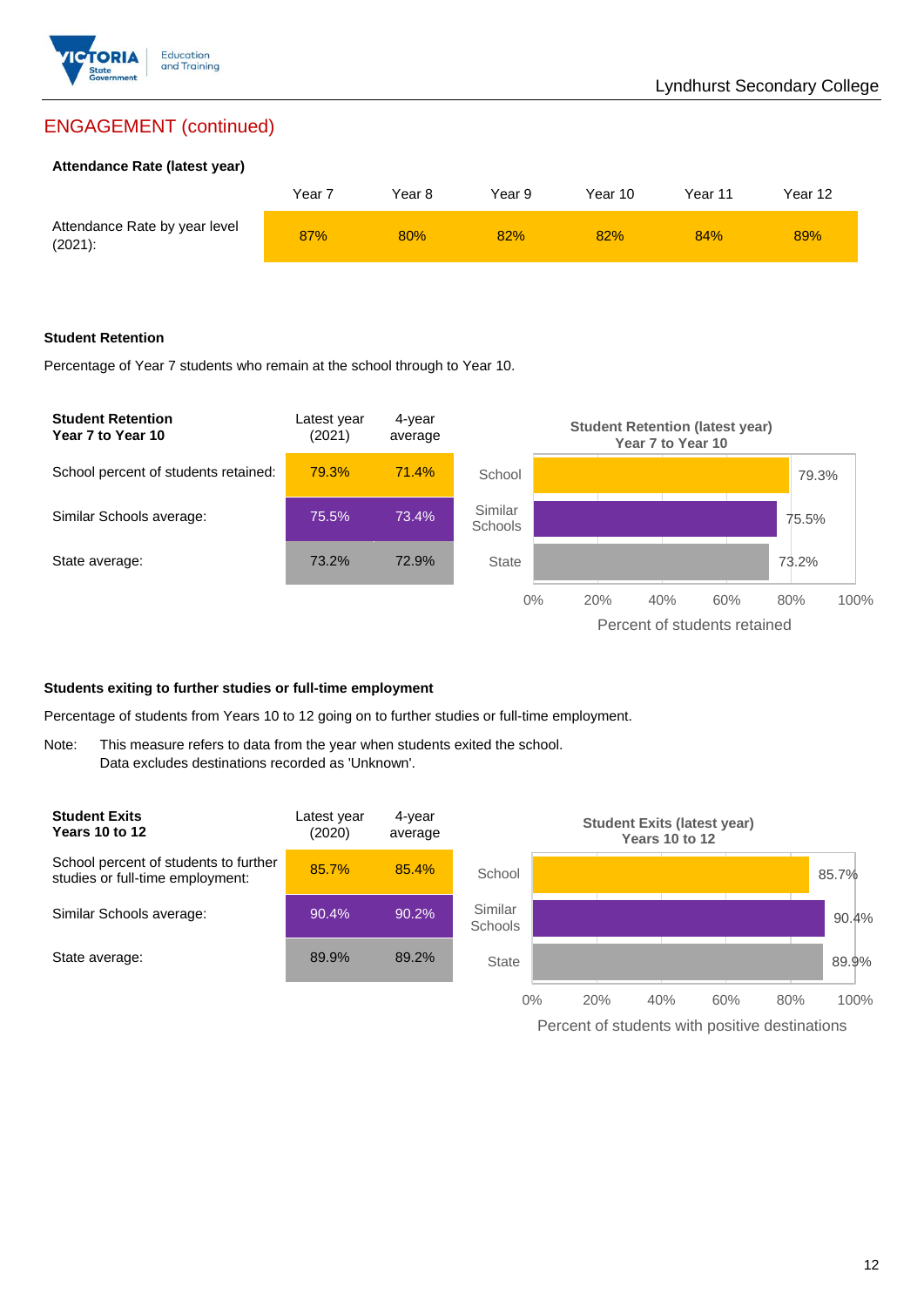



# **WELLBEING**

*Key: 'Similar Schools' are a group of Victorian government schools that are like this school, taking into account the*  school's socioeconomic background of students, the number of non-English speaking students and the size and *location of the school.*

#### **Student Attitudes to School – Sense of Connectedness**

The percent endorsement on Sense of Connectedness factor, as reported in the Attitudes to School Survey completed annually by Victorian government school students, indicates the percent of positive responses (agree or strongly agree).



*Due to lower participation rates, differences in the timing of the survey/length of survey period and the general impact of Covid19 across 2020 and 2021, data are often not comparable with previous years or within similar school groups. Care should be taken when interpreting these results.*



#### **Student Attitudes to School – Management of Bullying**

The percent endorsement on Management of Bullying factor, as reported in the Attitudes to School Survey completed annually by Victorian government school students, indicates the percent of positive responses (agree or strongly agree).

| <b>Management of Bullying</b><br>Years 7 to 12 | Latest year<br>(2021) | 4-year<br>average |  |
|------------------------------------------------|-----------------------|-------------------|--|
| School percent endorsement:                    | 48.9%                 | 54.1%             |  |
| Similar Schools average:                       | 54.1%                 | 56.5%             |  |
| State average:                                 | 53.3%                 | 56.8%             |  |

*Due to lower participation rates, differences in the timing of the survey/length of survey period and the general impact of Covid19 across 2020 and 2021, data are often not comparable with previous years or within similar school groups. Care should be taken when interpreting these results.*

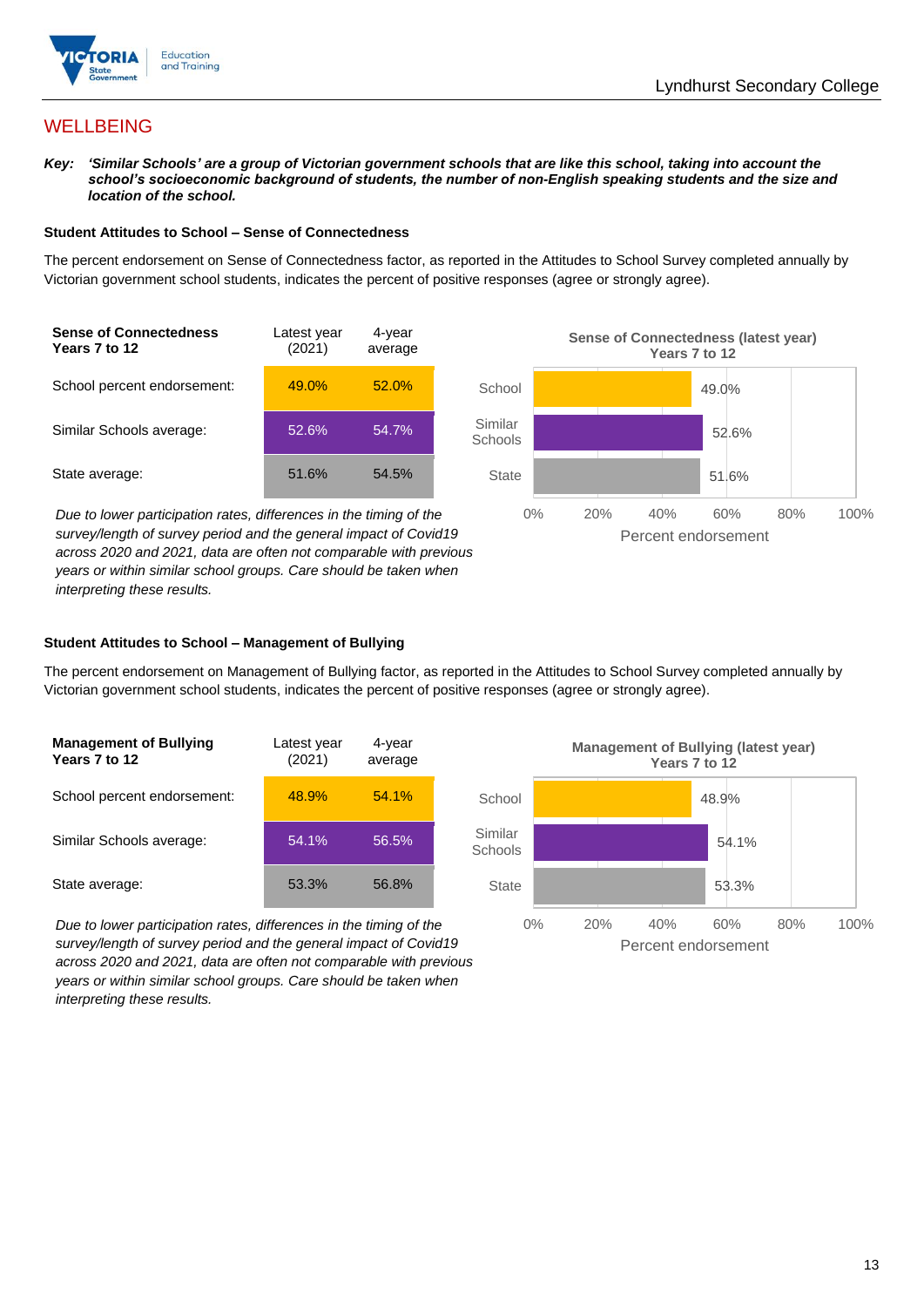

# **Financial Performance and Position**

FINANCIAL PERFORMANCE - OPERATING STATEMENT SUMMARY FOR THE YEAR ENDING 31 DECEMBER, 2021

| <b>Revenue</b>                  | <b>Actual</b> |
|---------------------------------|---------------|
| <b>Student Resource Package</b> | \$8,404,808   |
| Government Provided DET Grants  | \$1,447,941   |
| Government Grants Commonwealth  | \$10,796      |
| Government Grants State         | \$12,300      |
| <b>Revenue Other</b>            | \$115,124     |
| <b>Locally Raised Funds</b>     | \$161,079     |
| <b>Capital Grants</b>           | \$0           |
| <b>Total Operating Revenue</b>  | \$10,152,048  |

| Equity <sup>1</sup>                                 | <b>Actual</b> |
|-----------------------------------------------------|---------------|
| Equity (Social Disadvantage)                        | \$956,568     |
| Equity (Catch Up)                                   | \$64,723      |
| <b>Transition Funding</b>                           | \$0           |
| Equity (Social Disadvantage - Extraordinary Growth) | \$0           |
| <b>Equity Total</b>                                 | \$1,021,292   |

| <b>Expenditure</b>                    | <b>Actual</b> |
|---------------------------------------|---------------|
| Student Resource Package <sup>2</sup> | \$8,430,294   |
| Adjustments                           | \$0           |
| <b>Books &amp; Publications</b>       | \$13,131      |
| Camps/Excursions/Activities           | \$71,048      |
| <b>Communication Costs</b>            | \$10,307      |
| Consumables                           | \$118,058     |
| Miscellaneous Expense <sup>3</sup>    | \$66,964      |
| <b>Professional Development</b>       | \$34,509      |
| Equipment/Maintenance/Hire            | \$99,178      |
| <b>Property Services</b>              | \$167,905     |
| Salaries & Allowances <sup>4</sup>    | \$94,106      |
| <b>Support Services</b>               | \$480,455     |
| Trading & Fundraising                 | \$28,660      |
| Motor Vehicle Expenses                | \$3,823       |
| Travel & Subsistence                  | \$445         |
| <b>Utilities</b>                      | \$97,189      |
| <b>Total Operating Expenditure</b>    | \$9,716,073   |
| <b>Net Operating Surplus/-Deficit</b> | \$435,975     |
| <b>Asset Acquisitions</b>             | \$40,669      |

(1) The equity funding reported above is a subset of the overall revenue reported by the school.

(2) Student Resource Package Expenditure figures are as of 10 Mar 2022 and are subject to change during the reconciliation process.

(3) Miscellaneous Expenses include bank charges, administration expenses, insurance and taxation charges.

(4) Salaries and Allowances refers to school-level payroll.